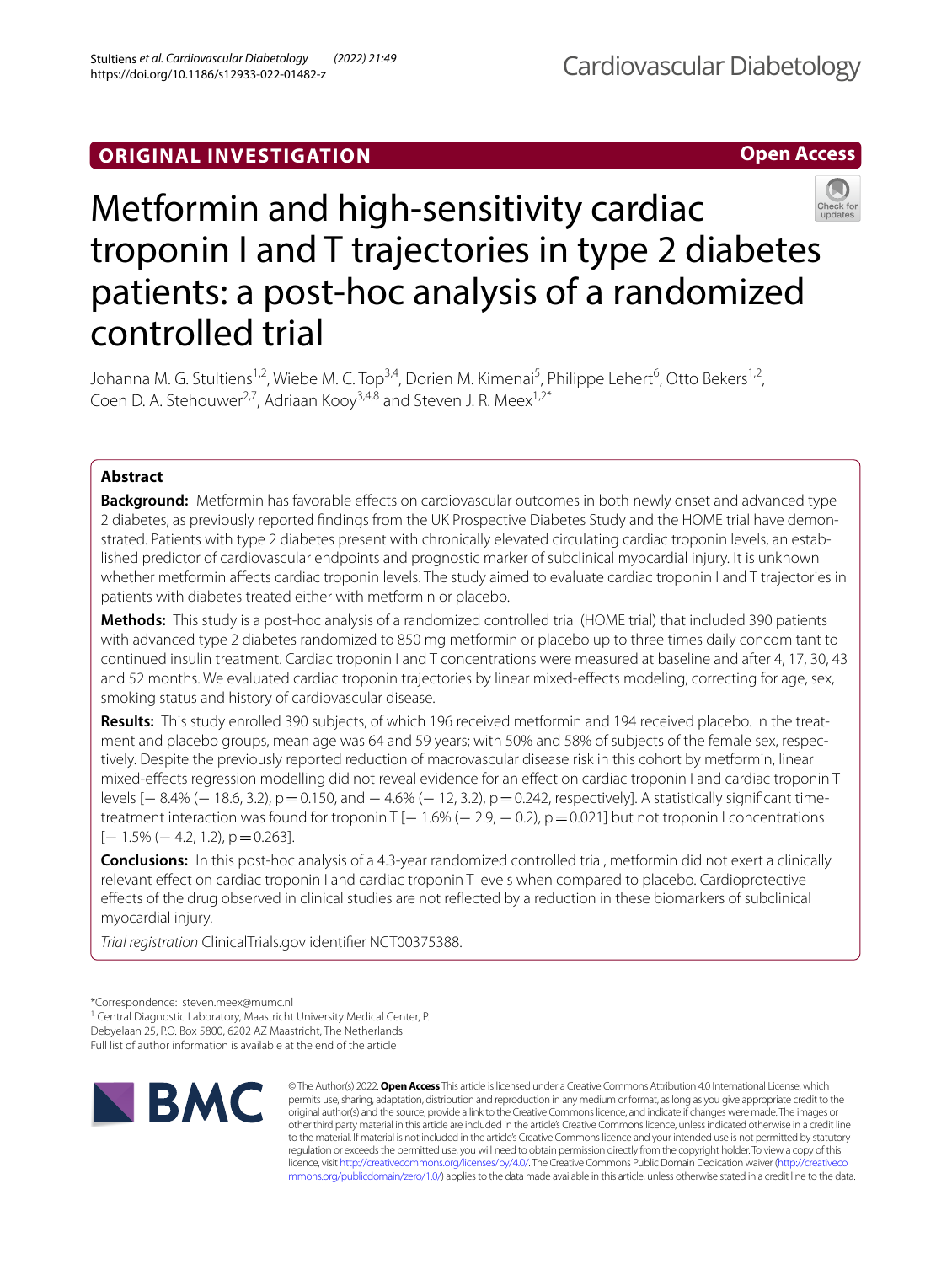**Keywords:** Metformin, Troponin, Cardiac, Biomarker, Longitudinal, Cardioprotective, Mechanism

#### **Background**

While its clinical use as a first-line pharmacological means to temper hyperglycemia and increase insulin sensitivity now well exceed 60 years [[1](#page-8-0)], metformin continues to intrigue physicians and scientific researchers from a range of disciplines for its pleiotropic benefits in attenuating complications resulting from (type 2) diabetes and the aging process in general [[2](#page-8-1)].

Findings of the cornerstone long-term UK Prospective Diabetes Study (UKPDS) and the Diabetes Prevention Program Outcome Study are often referenced to substantiate the drug's cardioprotective effects in populations with newly diagnosed diabetes and prediabetes. The UKPDS, a non-placebo-controlled, open label trial, was the first study showing a reduction of cardiovascular disease (CVD) and cardiovascular (CV) mortality of 40% in obese patients with newly diagnosed type 2 diabetes using metformin compared to controls [[3](#page-8-2), [4](#page-8-3)].

The randomized, placebo-controlled trial hyperinsulinemia: the outcome of its metabolic effects (HOME) was designed to investigate whether treatment with metformin, in addition to insulin for glycemic control, could decrease cardiovascular disease in established diabetes patients. As a result, we have previously reported the reduction of macrovascular disease risk observed in the 4.3 year follow-up period [[5\]](#page-8-4). The study design included repeated blood draws, providing opportunity to evaluate (cardiac) biomarkers as a proxy for quantification of cardioprotective effects and to investigate its underlying mechanism.

Specifically, high-sensitivity cardiac troponin I (hscTnI) and cardiac troponin T (hs-cTnT) emerged in the last decade as circulating biomarkers with prognostic value. Chronically elevated troponin levels were found to be indicative of subclinical myocardial injury and associated with increased risk of CV outcomes and all-risk mortality in the general population [[6](#page-8-5), [7](#page-8-6)] as well as in a range of pathologies  $[8-12]$  $[8-12]$  $[8-12]$ , amongst which (pre)diabetes [[13](#page-8-9), [14](#page-8-10)].

With an aim to elucidate the mechanism by which metformin exerts its cardioprotective effects, we hypothesized that metformin treatment may reduce circulating hs-cTnT and hs-cTnI levels. The scope of the current study was to investigate both biomarkers' trajectories in patients with type 2 diabetes treated with insulin combined either with metformin or placebo.

# **Methods**

# **Study design**

The HOME trial was a randomized trial that included 390 patients with advanced type 2 diabetes mellitus and took place from 1998 to 2002 (ClinicalTrials.gov identifier NCT00375388). The trial was conducted in the outpatient clinics of three non-academic hospitals in the Netherlands: Bethesda General Hospital, Hoogeveen; Isala Diaconessen Hospital, Meppel; and Aleida Kramer Hospital, Coevorden. Refer to Fig. [1](#page-2-0) for an overview of the trial design and fow diagram of recruitment and retention of patients.

Participant eligibility criteria and further details are reported elsewhere [\[15](#page-8-11)]. Briefy, the HOME trial started with a 12-week pre-randomization phase, in which patients were treated with insulin only and concomitant medication for hypertension and dyslipidemia was discontinued whenever approved by the patient's physician. Next, patients were randomized to either 850 mg metformin or placebo (1–3 times daily, if tolerated and not contra-indicated) in addition to propagated insulin treatment. No other anti-hyperglycemic agents were used. During this 16-week short-term active treatment phase, target values for blood pressure, urinary albuminto-creatinine ratio, and plasma low-density lipoprotein (LDL) cholesterol concentrations were less stringent than considered acceptable today, but thought acceptable according to Dutch guidelines during development of the study protocol. Tighter control of these parameters was targeted during the 48-month long-term active treatment phase, using specifed medications for treatment of hyperlipidemia and hypertension. An additional requirement for inclusion of each subject's data in the primary mixed model analysis is that at least one serum sample with corresponding hs-cTnI and hs-cTnT measurements was available.

Study participants provided written informed consent prior to inclusion. The medical ethical committees of the participating hospitals approved the trial protocol. The study was conducted in accordance with Good Clinical Practice (CPMP/ICH/135/95; 1996) and with the Declaration of Helsinki (revised version, 2000).

# **Cardiac troponin measurements**

Blood samples were drawn at baseline and after 4, 17, 30, 43 and 52 months, and aliquots of serum were stored at − 80 °C until analysis. Serum high-sensitivity cardiac troponin T (Elecsys Troponin T hs STAT assay for Cobas-6000 analyzer, Roche Diagnostics, Basel, Switzerland)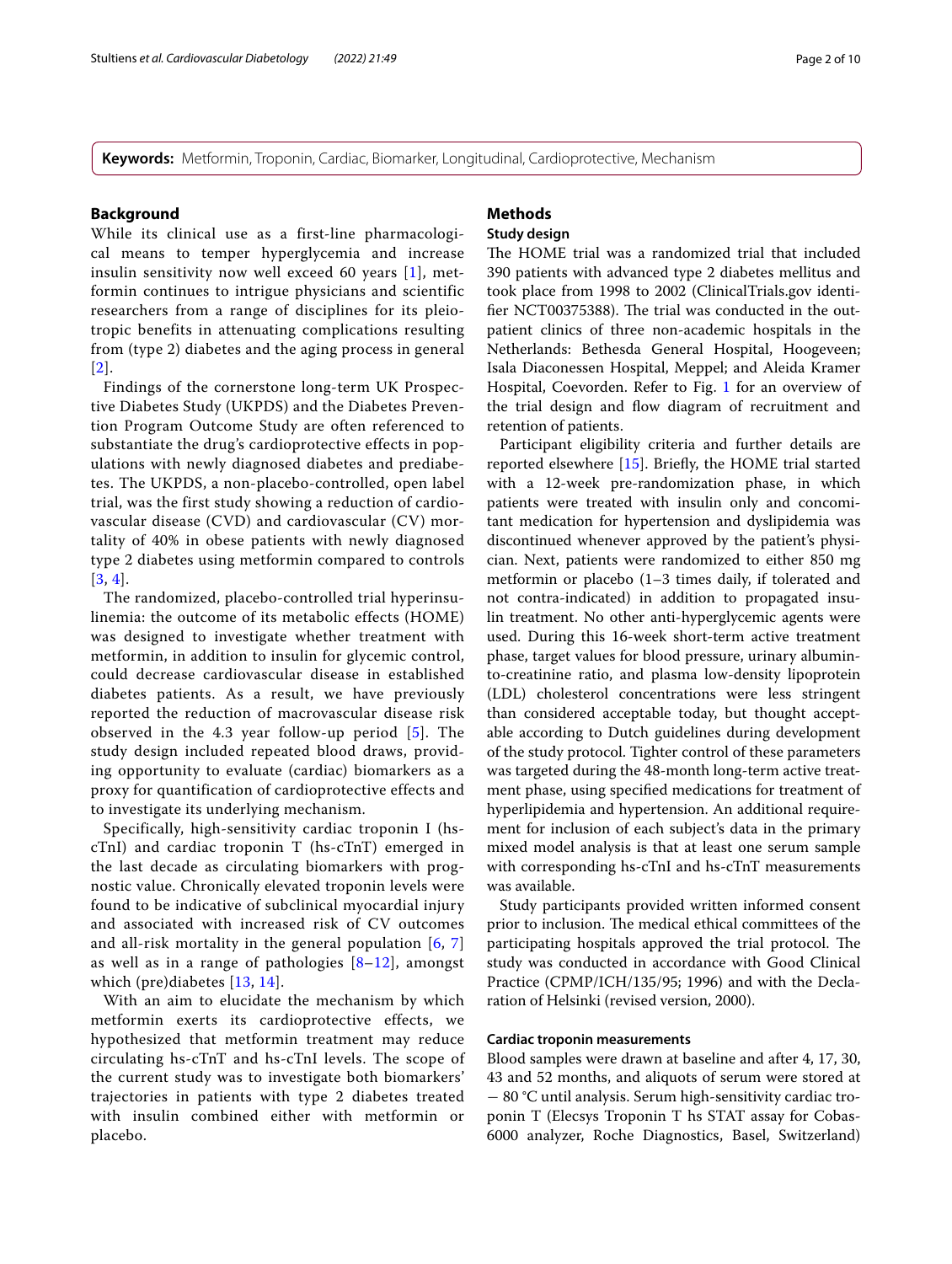

<span id="page-2-0"></span>and high-sensitivity cardiac troponin I (STAT High Sensitive Troponin-I for Alinity i analyzer, Abbott Diagnostics, Abbott Park, IL, United States) concentrations were measured. The assays were calibrated and quality controlled as intended by the manufacturers. Limit of blank (LoB) and limit of detection (LoD) were 2 ng/L and 3 ng/L, for cardiac troponin T (Roche package insert 08469814500 version 3.0); 1 ng/L and 2 ng/L for cardiac troponin I (Abbott package insert 08P13), respectively. The hs-cTnI assay achieves a 10% coefficient of variation at 4.7 ng/L and a 20% coefficient of variation at 1.3 ng/L. The hs-cTnT assay achieves a 10% coefficient of variation at 13 ng/L and a 20% coefficient of variation at  $6.8$  ng/L.

# **Statistical analysis**

Continuous variables were expressed as mean and standard deviation (SD), or median and interquartile range

(IQR) for non-parametric variables. Categorical data were reported as  $n$  (%). The data and analyses presented concern all randomized patients following the intentionto-treat principle. Cardiac troponin value distributions were skewed and were log-transformed prior to analysis. Upon log-transformation, three infuential data points were visually identified ( $n=1$  for troponin T and  $n=2$ for troponin I, all three>250 ng/L), were considered clinical outliers and were therefore not included in the analysis. Baseline and over time comparisons of withingroup median cardiac troponin values were done using the paired samples Wilcoxon test. All statistical analysis was performed using R version 3.6.1.

# **Primary analysis**

We applied a conditional modeling strategy by constructing linear mixed-efects regression models for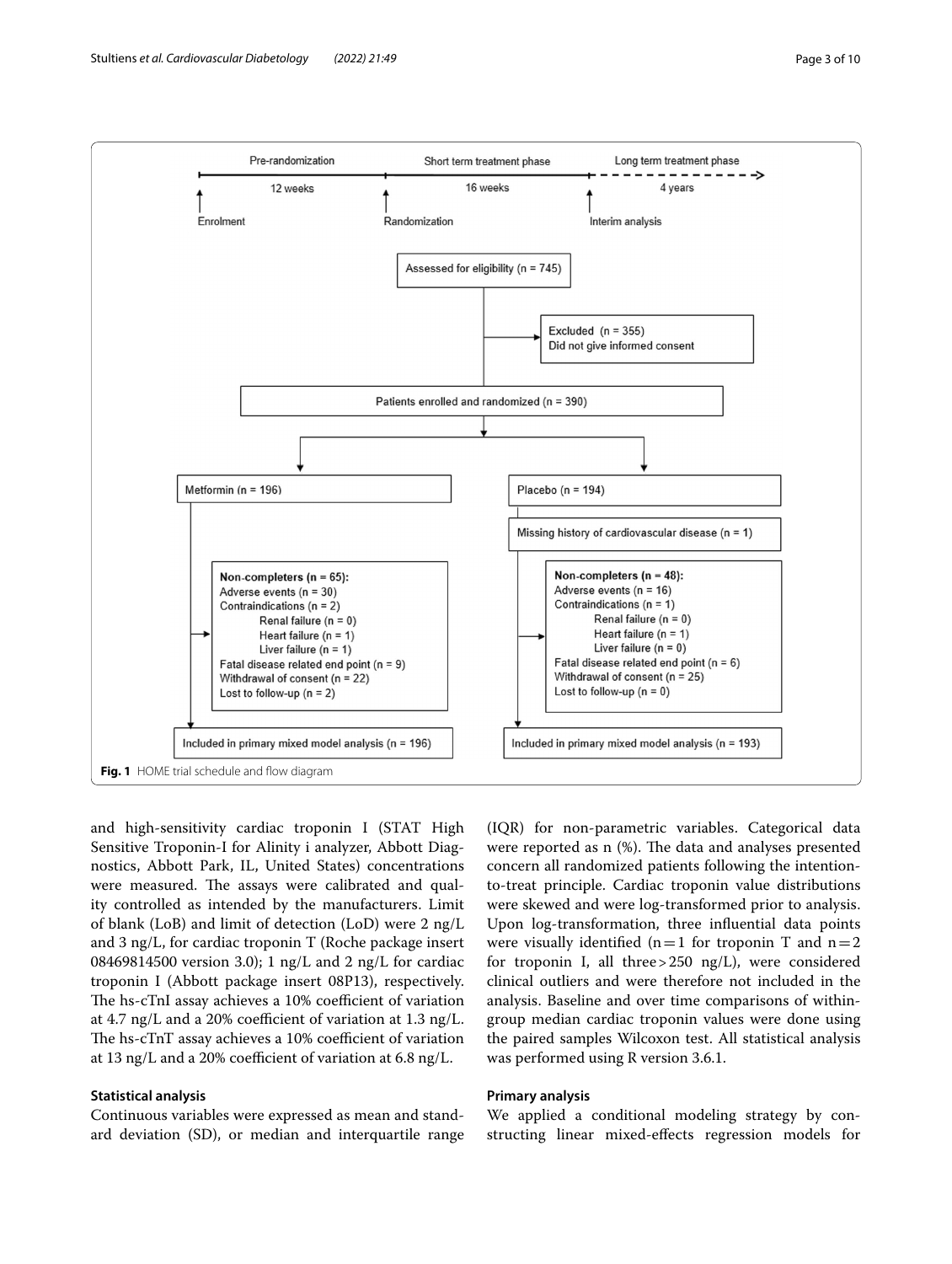continuous, within-subject clustered, cardiac troponin I and T data points. The model included fixed effects for treatment assignment (placebo as reference), time as a continuous variable and the interaction between these indicators. Models including random intercept efects only and a combination of random intercept/random slope efects were ftted and compared using the maximum likelihood technique. Identifed optimized models were ftted using the restricted maximum likelihood approach, including age, sex, smoking status and cardiovascular history as fxed covariates. Covariance structures for residual errors of longitudinally clustered measures were selected based on the Akaike information criterion (AIC). A sex-stratifed analysis was performed by ftting optimized models to each of the sexes individually. Infuential data points were identifed by determining the Cook's distance. Optimized models were also ftted to the dataset excluding data points with Cook's distance>0.01. Model estimates were reported as antilog values. To facilitate visual interpretation of the efect of metformin on the prevalence of elevated troponin levels, troponin values for which within subject repeated measurements were available at baseline, 4 months and 52 months, were dichotomized at the study's population sex-specifc 75th percentiles. Diferences between prevalence of elevated troponin values across treatment groups at each time point were evaluated using the  $\chi^2$  test. In addition, troponin I values were dichotomized using sexspecifc risk stratifcation cut-ofs defned by the manufacturer, with values exceeding 4 and 6 ng/L categorized as moderate to high risk for female and male subjects, respectively (package insert version B3P2F0).

#### **Secondary analyses**

We investigated robustness of the primary analysis parameter estimates under departure from the missing at random (MAR) assumption, by conducting supportive analyses on complete cases only ( $n=217$  for troponin I and  $n=220$  for troponin T), using multiple imputation (MI) under MAR assumption (MI-MAR) and controlled MI under Missing Not at Random assumption (MI-MNAR). An iterative Markov chain Monte Carlo (MCMC) procedure was performed to generate imputed datasets (*m*=100), using all variables from the optimized analytical model for MI-MAR and excluding treatment allocation for MI-MNAR. No auxiliary variables were used. Algorithm convergence was assessed by examination of the potential scale reduction factor and using integrated diagnostic plots [\[16](#page-8-12)]. Parameter estimates, intraclass correlation coefficient (ICC) and AIC values were averaged following pooling of individual imputation results using Rubin's rules. Imputed and original data distributions were compared using graphical representations to investigate potential diferences.

### **Results**

#### **Study patients and baseline characteristics**

Following identifcation of 745 eligible type 2 diabetes patients, a total of 390 subjects enrolled into the trial by providing written informed consent, of which 196 were randomized to receive metformin and 194 to receive placebo (Fig. [1](#page-2-0)). The trial was completed by  $277$  subjects (72%) and a total of 46 patients (30 metformin, 16 placebo) discontinued participation due to experienced adverse efects, as previously described [\[5](#page-8-4)]. At the fnal visit, laboratory samples were available for 259 patients  $(132$  placebo and  $127$  metformin). The actual mean doses in the metformin-treated group were 2163 mg and 2050 mg a day in the short-term and long-term active treatment phases, respectively.

Participants randomized to the metformin treatment arm were slightly older, had a slightly longer duration of diabetes and were less likely to smoke. Distributions of all other clinical factors were balanced between the treatment groups (Table [1\)](#page-4-0).

# **Metformin and cardiac troponin I and T trajectories in type 2 diabetes patients**

A dampening efect of metformin on the course of both troponin I and troponin T  $[- 8.4\% (- 18.6, 3.2)$  and − 4.6% (− 12, 3.2), respectively] was found, although not statistically significant ( $p=0.150$  and  $p=0.242$ , respectively). The time-treatment interaction was a statistically significant determinant of troponin  $T$  [− 1.6%  $(-2.9, -0.2), p=0.021]$  but not troponin I concentrations  $[-1.5\%(-4.2, 1.2), p=0.263]$ , meaning that the favorable efect of metformin on troponin T concentrations increased slightly over time with respect to placebo treatment.

Figure [2](#page-4-1) depicts the median concentrations of highsensitivity cardiac troponin I and T over time. Compared to baseline values, the increase over 52 months of troponin T but not troponin I values was statistically signifcant in both treatment groups (Table [2](#page-5-0)).

Tables [3](#page-5-1) and [4](#page-5-2) list the fixed effect estimates of the optimized multilevel model on troponin I and troponin T concentrations, respectively. Treatment efect in the model is defned as the time-independent change in the metformin group relative to the placebo group, including baseline measurements. Optimized models included no within-group correlation for troponin I and frst-order autoregressive correlation for troponin T concentrations (estimated  $\phi$  reported in Additional file [3:](#page-7-0) Table S1).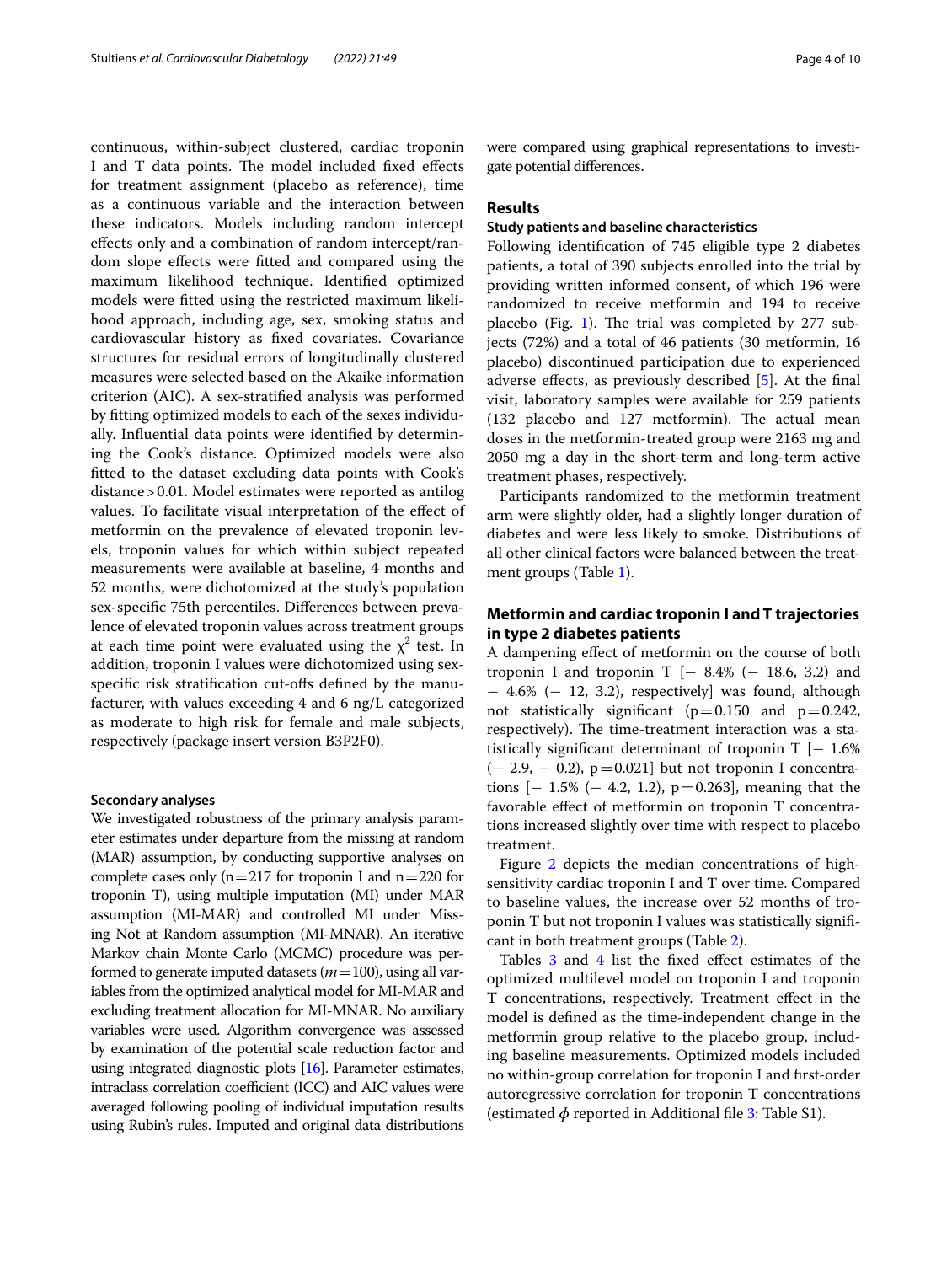# <span id="page-4-0"></span>**Table 1** Baseline characteristics

| Placebo ( $n = 191$ ) | Metformin ( $n = 194$ ) |
|-----------------------|-------------------------|
| 95 (50)               | 113(58)                 |
| 59 (11)               | 64 (10)                 |
| 59 (31)               | 37(19)                  |
| 29.8 (4.8)            | 29.8(5.1)               |
| 12.2(7.9)             | 14.2(8.7)               |
| 0.9(1.3)              | 1.2(1.4)                |
| 160(24.8)             | 160(24.1)               |
| 85.7 (11.1)           | 85.4 (11.9)             |
| 74 (39)               | 91(47)                  |
| 31(16)                | 32(17)                  |
| $3.0$ [2.0, 5.0]      | $3.6$ [2.3, 5.5]        |
| 10.0 [6.7, 14.1]      | 10.2 [7.6, 14.2]        |
| 7.9(1.2)              | 7.9(1.2)                |
| 3.4(1.0)              | 3.6(1.1)                |
| 5.5(1.2)              | 5.6(1.3)                |
|                       |                         |

Continuous values are presented as mean (standard deviation) or median [interquartile range], as appropriate. Categorical data are presented as absolute numbers (%). Cardiovascular history score is a sum score of cardiovascular events with a range of 0–8



<span id="page-4-1"></span>Upon removal of infuential data points (Cook's distance), favorable efects on the course of troponin levels of both metformin treatment and time-treatment interaction were confirmed. The constant treatment effect on troponin I concentrations determined in this subset of observations was not statistically signifcant [− 11% (− 21, 0.2), p=0.053], with no change over time [− 1.0%  $(-3.7, 1.7)$ ,  $p=0.460$ . The time-treatment effect on troponin T was statistically significant  $[-1.4\%(-2.6,$ − 0.2), p=0.023], but not the constant treatment efect  $[-4.7\%(-12, 3.1), p=0.229]$ , analogous to the findings obtained without exclusion of infuential data points.

Refer to Additional file [3](#page-7-0): Table S1 for metrics supporting model comparison. This table includes the 'null'

model, representing the identifed optimized model without any of its independent variables. The introduction of subject-level covariates improves model ft (AIC) and reduces the intra-class correlation coefficient for both troponin I and T values, meaning an increased proportion of the variance is explained by between-subject variance.

A sex-stratified analysis reported in Additional file [3](#page-7-0): Table S2 showed that the increase in troponin I concentrations over 52 months was statistically significant in men but not in women and that, while the time-treatment interaction was not a significant determinant of troponin I concentrations in men nor in women, the effect was found to be greater in women.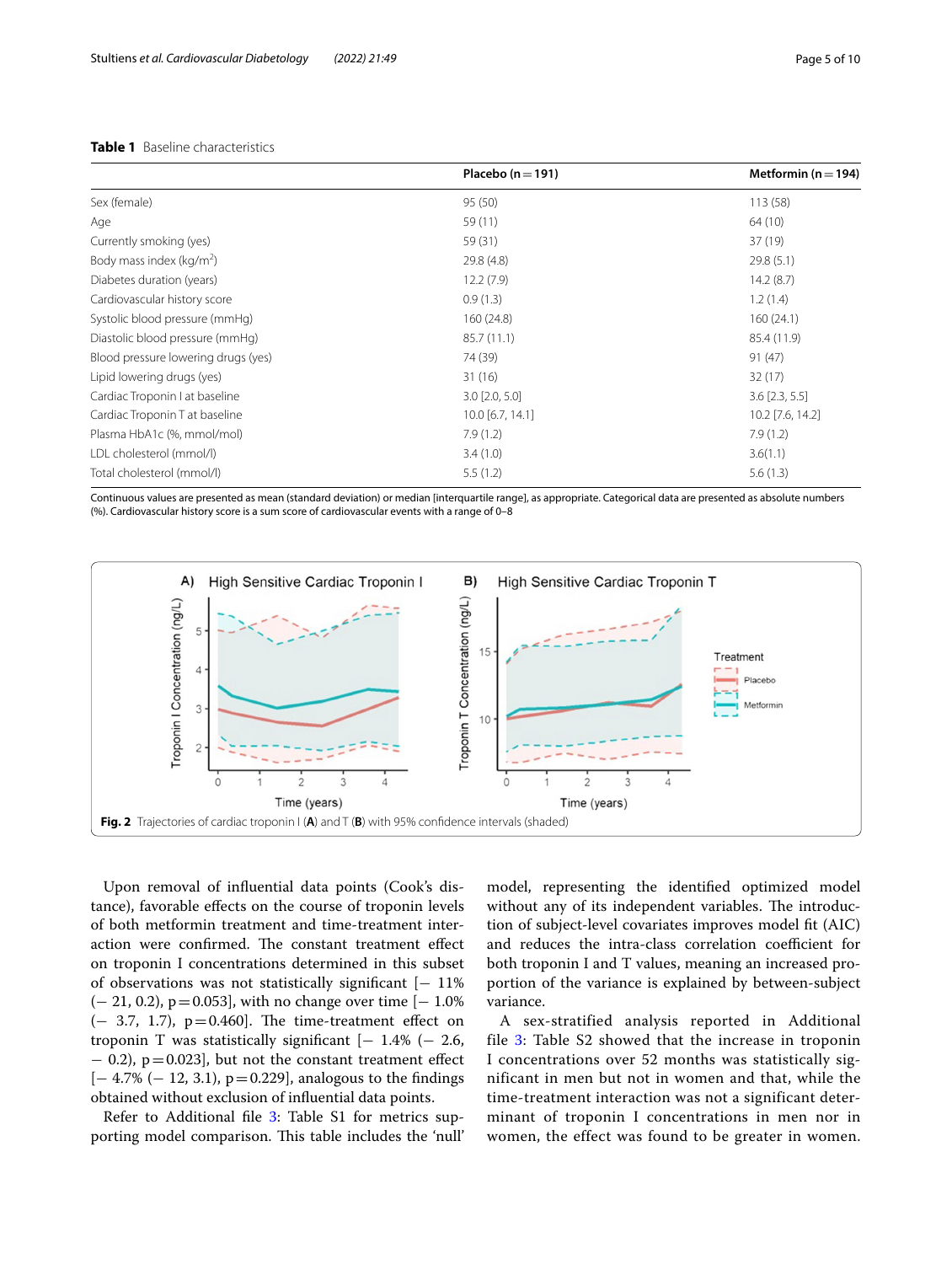<span id="page-5-0"></span>

|                |  |  |  |  |  | Table 2 Troponin I and Troponin T—baseline, short-term (4 months) and long-term (52 months) comparisons (paired samples |  |
|----------------|--|--|--|--|--|-------------------------------------------------------------------------------------------------------------------------|--|
| Wilcoxon test) |  |  |  |  |  |                                                                                                                         |  |

| <b>Troponin I concentrations</b> |                     |                            |                              |       |  |  |  |
|----------------------------------|---------------------|----------------------------|------------------------------|-------|--|--|--|
| <b>Time</b>                      | <b>Observations</b> | Concentration (ng/L) [IQR] | <b>Statistic<sup>a</sup></b> | p     |  |  |  |
| Baseline                         | 188                 | 3.0 [0.6, 25.3]            |                              |       |  |  |  |
| 4 months                         | 179                 | $2.9$ [0.7, 45.3]          | 17,078                       | 0.804 |  |  |  |
| 52 months                        | 132                 | 3.3 [0.6, 45.8]            | 17,926                       | 0.589 |  |  |  |
| Baseline                         | 194                 | 3.6 [0.9, 26.2]            | -                            |       |  |  |  |
| 4 months                         | 179                 | 3.3 [0.7, 24.9]            | 11,717                       | 0.396 |  |  |  |
| 52 months                        | 126                 | 3.4 [1.0, 31.2]            | 12,441                       | 0.787 |  |  |  |
| <b>Troponin T concentrations</b> |                     |                            |                              |       |  |  |  |
| <b>Time</b>                      | <b>Observations</b> | Concentration (ng/L) [IQR] | <b>Statistic<sup>a</sup></b> | p     |  |  |  |
| Baseline                         | 191                 | 10.0 [4.2, 30.7]           |                              |       |  |  |  |
| 4 months                         | 179                 | 10.2 [4.2, 37.4]           | 16,311                       | 0.446 |  |  |  |
| 52 months                        | 132                 | $12.6$ [4.5, 55.1]         | 10,243                       | 0.004 |  |  |  |
| Baseline                         | 194                 | 10.2 [4.9, 30.8]           | -                            |       |  |  |  |
| 4 months                         | 179                 | 10.7 [5.3, 32.0]           | 16,345                       | 0.328 |  |  |  |
| 52 months                        | 127                 | 12.4 [5.2, 44.3]           | 9932                         | 0.003 |  |  |  |
|                                  |                     |                            |                              |       |  |  |  |

*IQR* interquartile range

<sup>a</sup> Test statistic used to calculate the p value

<span id="page-5-1"></span>

| <b>Table 3</b> Random slope/random intercept models of Troponin I |  |
|-------------------------------------------------------------------|--|
|                                                                   |  |

| <b>Parameter effect</b>               | Optimized model            |         | Cook's distance         |         |  |
|---------------------------------------|----------------------------|---------|-------------------------|---------|--|
|                                       | Estimate [IQR]             | p       | <b>Estimate [IQR]</b>   | р       |  |
| Baseline (ng/L)                       | $0.0[-0.3, 0.4]$           | 0.872   | $-0.1$ [ $-0.3, 0.3$ ]  | 0.771   |  |
| Treatment (%)                         | $-8.4$ [ $-18.6$ , 3.2]    | 0.150   | $-11[-21, 0.2]$         | 0.053   |  |
| Time effect (%/year)                  | $-2.7$ [ $-0.2$ , $-0.0$ ] | 0.005   | $2.5$ [0.5, 4.5]        | 0.012   |  |
| Time-treatment interaction (%/year)   | $-1.5$ [ $-4.2$ , 1.2]     | 0.263   | $-1.0$ [ $-3.7, 1.7$ ]  | 0.460   |  |
| Age (%/year)                          | $2.6$ [ $2.0, 3.2$ ]       | < 0.001 | $2.7$ [2.1, 3.3]        | < 0.001 |  |
| Female sex (%)                        | $-21$ [ $-30$ , $-12$ ]    | < 0.001 | $-21$ [ $-30$ , $-12$ ] | < 0.001 |  |
| Cardiovascular history (%/score unit) | $12$ [7.4, 17]             | < 0.001 | $13$ [ $-7.8$ , 18]     | < 0.001 |  |

*IQR* interquartile range

<span id="page-5-2"></span>

| <b>Parameter effect</b>               | <b>Optimized model</b>     |         | Cook's distance            |         |  |
|---------------------------------------|----------------------------|---------|----------------------------|---------|--|
|                                       | Estimate [IQR]             | р       | Estimate [IQR]             | р       |  |
| Baseline (ng/L)                       | $2.4$ [1.7, 3.2]           | < 0.001 | $2.4$ [1.7, 3.2]           | < 0.001 |  |
| Treatment (%)                         | $-4.6$ [ $-12, 3.2$ ]      | 0.242   | $-4.7$ [ $-12, 3.1$ ]      | 0.229   |  |
| Time effect (%/year)                  | $5.1$ [4.1, 6.1]           | < 0.001 | $4.8$ [3.9, 5.7]           | < 0.001 |  |
| Time-treatment interaction (%/year)   | $-1.6$ [ $-2.9$ , $-0.2$ ] | 0.021   | $-1.4$ [ $-2.6$ , $-0.2$ ] | 0.023   |  |
| Age (%/year)                          | $2.3$ [1.9, 2.7]           | < 0.001 | $2.3$ [1.9, 2.7]           | < 0.001 |  |
| Female sex (%)                        | $-23.4$ [ $-29$ , $-17$ ]  | < 0.001 | $-23.3$ [ $-29$ , $-17$ ]  | < 0.001 |  |
| Cardiovascular history (%/score unit) | $5.3$ [2.3, 8.4]           | 0.001   | $5.2$ $[2.2, 8.3]$         | 0.001   |  |

*IQR* interquartile range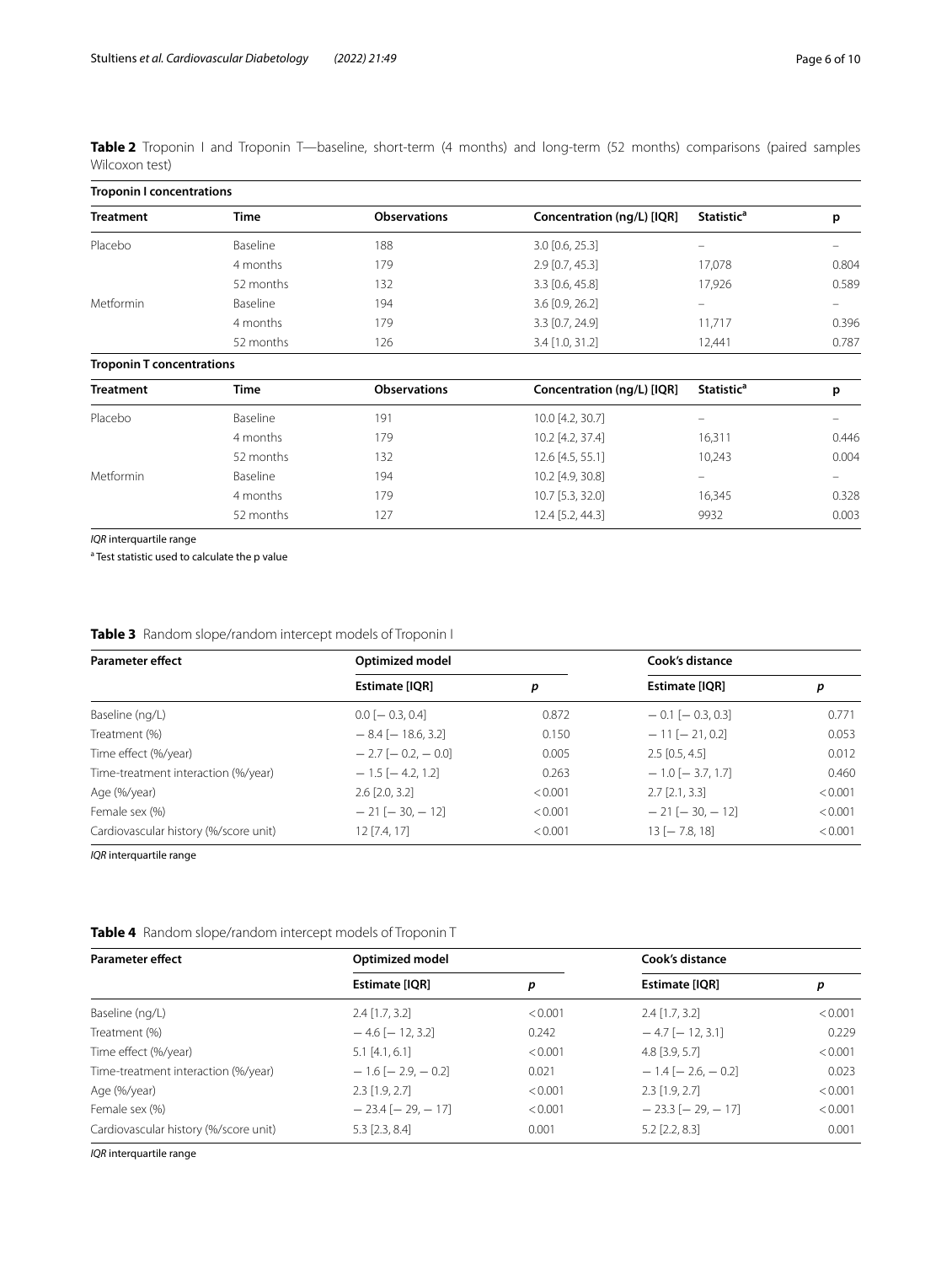The *p* value for the time-treatment interaction in women neared the commonly used threshold of  $p < 0.1$ for statistical significance of interaction terms. The direct treatment effect on troponin I concentrations was not statistically significant in either sex. For troponin T concentrations, the time-treatment interaction was a significant determinant only in women.

We dichotomized all troponin I and troponin T values using the sex-specific 75th percentile in the study population at baseline as a threshold to define elevated levels of the biomarker (troponin I, women: 4.9 ng/L, men: 5.5 ng/L; troponin T, women: 12.3 ng/L, men: [1](#page-7-1)5.9 ng/L). Additional file 1: Figure S1 shows the relative frequencies of elevated troponin I values (panel A) and troponin T values (panel B) at baseline, 4 months and 52 months, stratified by treatment arm. This approach is based on previous interpretation of the 75th percentile as a threshold to increased CV risk in both patients with stable coronary artery disease and the general population [[17](#page-8-13), [18\]](#page-8-14). The incidence of elevated cardiac troponin I levels increased more rapidly for subjects in the placebo group as compared to the metformin group. Differences between the two treatment arms were not statistically significant at any of the time points (results reported in Additional file [3](#page-7-0): Table S3). For troponin I, the analysis was repeated using prognostic thresholds reported in the manufacturer's package insert. Additional file [2](#page-7-2): Figure S2 confirms observations reported in Additional file [1:](#page-7-1) Figure S1 panel A.

### **Secondary analyses**

Dependent variable missingness was monotone and was 19.5% and 19.3% for cardiac troponin I and cardiac troponin T, respectively. All predictor variable values were available apart from cardiovascular history for one subject (0.25% of data points). Given the missing at random assumption cannot generally be verified and for the current study type discontinuation can be anticipated to be heterogeneous due to dependence on pathology and treatment side-effects, robustness of the primary analysis' estimates was tested through complete case analysis and multiple imputation (MI) under both missing at random and missing not at random assumptions.

Results from full mixed-effects modelling using only complete cases and multiple imputation under both missing at random and missing not at random missingness mechanisms are reported in Additional file  $3$ : Tables S4 and S5 for troponin I and T, respectively. Trends for constant treatment effect and time-treatment interaction on both cardiac troponins were confirmed, albeit without statistical significance.

# **Discussion**

The current report covers results of the first post-hoc analysis of a long-term randomized placebo-controlled trial on the efects of metformin on cardiac troponin I and T trajectories. Thorough statistical analysis of hscTnI and hs-cTnT levels in the HOME cohort, which previously reported reduced macrovascular disease risk as a result of metformin treatment, did not reveal evidence of a clinically relevant efect of metformin treatment on these cardiac biomarkers, when compared with placebo. Our results corroborate and extend previously published work by Srivastava et al. which investigated short-term efects of metformin on circulation concentrations of cardiac troponin T, reporting no signifcant efect in a population of relatively recent-onset diabetes  $[19]$  $[19]$ . The authors hypothesized that long-term glucose control might lead to reduction in troponin T that was not observed within their 12 week setting.

Baseline troponin levels in the current study cohort were high compared to those in the general population and other type 2 diabetes populations  $[7, 14, 20]$  $[7, 14, 20]$  $[7, 14, 20]$  $[7, 14, 20]$  $[7, 14, 20]$ . This can be explained by the relatively long duration of diabetes and cardiovascular comorbidity burden, making the population suitable to investigate risk reduction efects by metformin.

A sex-specifc sub-analysis applying the optimized conditional model revealed that the identifed trend for the time-treatment interaction was not statistically signifcant in males. A previous study by Lyons et al. reported altered myocardial glucose metabolism in men but not women treated with metformin, with male subjects exhibiting decreased glucose metabolism and increased myocardial fatty acid (FA) metabolism. In women, metformin was found to reduce myocardial FA metabolism and reduction of left ventricular mass was more pronounced [[21\]](#page-8-17). Female sex was previously reported to be a stronger predictor than obesity for increased FA metabolism, an efect hence counteracted by metformin [\[22](#page-8-18)]. Although not clinically relevant, the herein observed sex-specifc efect present basis for speculation that metformin induced reduction of myocardial FA metabolism may yield cardioprotective efects specifcally in women.

As highlighted previously, few studies were specifcally designed to investigate metformin's effect on cardiovascular endpoints, of which only the HOME study framework allowed for longitudinal biochemical analysis of cardiac circulation markers to quantify its cardioprotective efects and potentially elucidate underlying mechanisms. We have previously investigated the efects of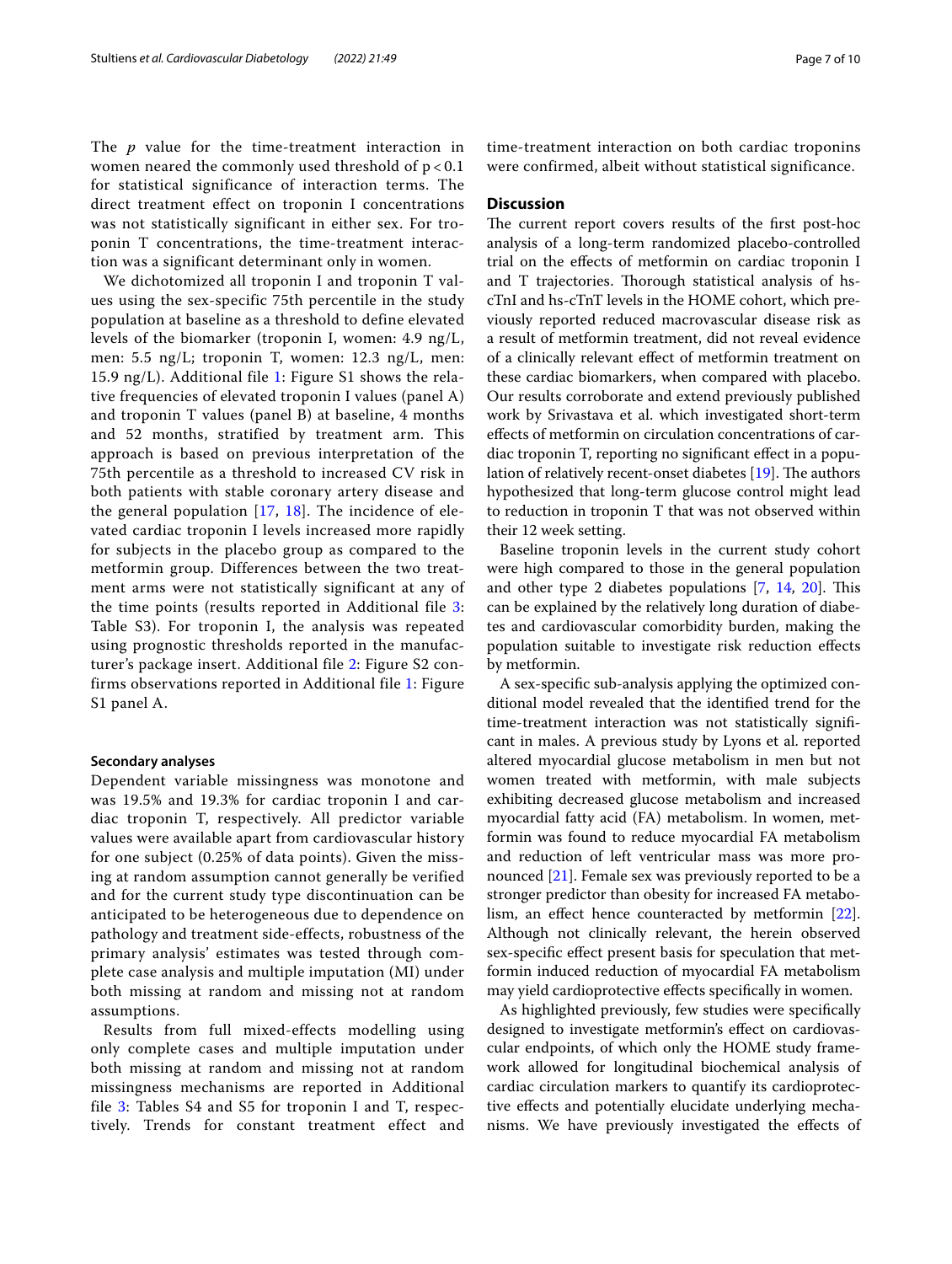metformin on N-terminal pro B-type natriuretic peptide (NT-proBNP) plasma levels and found no efect when compared to placebo [\[23](#page-8-19)]. While metformin's cardioprotective efects are independent of improved glucose metabolism control [[3\]](#page-8-2), our cardiac biomarker studies did not confrm direct involvement of cardiac biomarkers in its mechanism or as a prognostic measure of cardiovascular health improvement. A recent overview of prospective randomized trials evaluating the drug for use in individuals without diabetes mellitus showed largely no effect on cardiovascular outcomes  $[24]$ . The exact mechanism for improved cardiovascular health status in a population of overweight patients with (pre)diabetes but not those with other pathologies or healthy controls, remains subject of speculation [\[3](#page-8-2)].

#### **Strengths and limitations**

The current study was a post-hoc analysis, and its strengths include the randomized, placebo-controlled, double-blind design, the lengthy follow-up period during which serum samples were collected frequently and a direct comparison of cardiac troponin I and T. Also, given the study was conducted in a non-academic setting, patient recruitment is refective of actual peripheral diabetes management.

Our study also has some limitations. First, imbalance between treatment groups after randomization. Although the mixed model analysis approach taken is robust against baseline diferences, we cannot completely rule out residual confounding and the imbalance hampered straightforward data visualization and interpretation. Second, the power analysis of the HOME trial was based on the studies' original primary micro- and macrovascular endpoints [\[15](#page-8-11)]; nevertheless the statistically significant effects found were deemed not clinically relevant and we therefore argue that at the current state of the art for high sensitivity troponin detection combined with known biological within-subject variation, it is likely that inclusion of more subjects would not impact statistical significance  $[9, 25]$  $[9, 25]$  $[9, 25]$  $[9, 25]$ . Third, all participants were middle-aged, Caucasian, insulin-treated individuals with a relatively long duration of type 2 diabetes and the fndings cannot be extrapolated to patients with other ethnicities or diferent medical background [[26](#page-9-1)]. Lastly, no data exists documenting troponin I and T stability after approximately 20 years. Concerns have been expressed regarding interpretation of cardiac troponin data originating from samples stored long-term at  $-80$  °C as analyte degradation presents a potential source of noise [\[27](#page-9-2), [28\]](#page-9-3).

# **Conclusions**

In conclusion, our fndings show that in patients with long-lasting type 2 diabetes that are intensively treated with insulin, the concomitant use of metformin does not afect circulating cardiac troponin I and T as compared to placebo when tested in a trial cohort that previously reported reduction in cardiovascular disease associated with the drug. Metformin exerts its cardioprotective efects in a way that does not alter cardiac troponin levels, a fnding relevant to elucidate its exact mechanism in the future.

#### **Abbreviations**

AIC: Akaike information criterion; CV: Cardiovascular; CVD: Cardiovascular disease; GLP-1-RA: Glucagon-like peptide 1 receptor antagonist; hs-cTnI: High-sensitivity cardiac troponin I; hs-cTnT: High-sensitivity cardiac troponin T; HOME (trial): Hyperinsulinemia: the outcome of its metabolic efects; ICC: Intraclass-correlation coefficient; IQR: Interquartile range; LDL: Low-density lipoprotein; LoB: Limit of blank; LoD: Limit of detection; MAR: Missing at random; MI: Multiple imputation; MI-MAR: Multiple imputation under missing at random assumption; MI-MNAR: Multiple imputation under missing not at random assumption; NT-proBNP: N-terminal pro B-type natriuretic peptide; SD: Standard deviation; SGLT2-I: Sodium/glucose cotransporter 2 inhibitor; UKPDS: United Kingdom Prosepctive Diabetes Study.

#### **Supplementary Information**

The online version contains supplementary material available at [https://doi.](https://doi.org/10.1186/s12933-022-01482-z) [org/10.1186/s12933-022-01482-z.](https://doi.org/10.1186/s12933-022-01482-z)

<span id="page-7-1"></span>**Additional fle 1: Figure S1.** Prevalence of Troponin T and I levels > 75th percentile.

<span id="page-7-2"></span><span id="page-7-0"></span>**Additional fle 2: Figure S2.** Prevalence of Troponin I levels exceeding the manufacturer's low risk threshold.

**Additional fle 3: Table S1.** Troponin I and Troponin T linear mixedefects model metrics. **Table S2.** Sex-stratifed mixed models of Troponin I and Troponin T. **Table S3.** Prevalence of elevated cardiac troponins in placebo vs. metformin. **Table S4.** Random slope/random intercept models as sensitivity analysis for Troponin I. **Table S5.** Random slope/random intercept models as sensitivity analysis for Troponin T.

#### **Acknowledgements**

The authors would like to thank all participants of the HOME trial, without whom this study would not have been possible. We would also like to thank Dr. Simon Grund for the valuable exchange on using the mitml package for R and Abbott Diagnostics for providing the high sensitivity troponin I assay reagent kits.

#### **Authors' contributions**

JMGS contributed to the design of the work, performed analytical measurements, researched data and wrote the manuscript. WMCT researched data and reviewed/edited the manuscript. JMGS and WMCT contributed equally to this paper. DMK contributed to the design of the work and to the discussion and reviewed/edited the manuscript. PL contributed to the discussion and reviewed/edited the manuscript. OB contributed to the discussion and reviewed/edited the manuscript. CDAS conceived the original HOME trial design, contributed to the discussion and reviewed/edited the manuscript. AK conceived the original HOME trial design, contributed to the discussion and reviewed/edited the manuscript. SJRM contributed to the design of the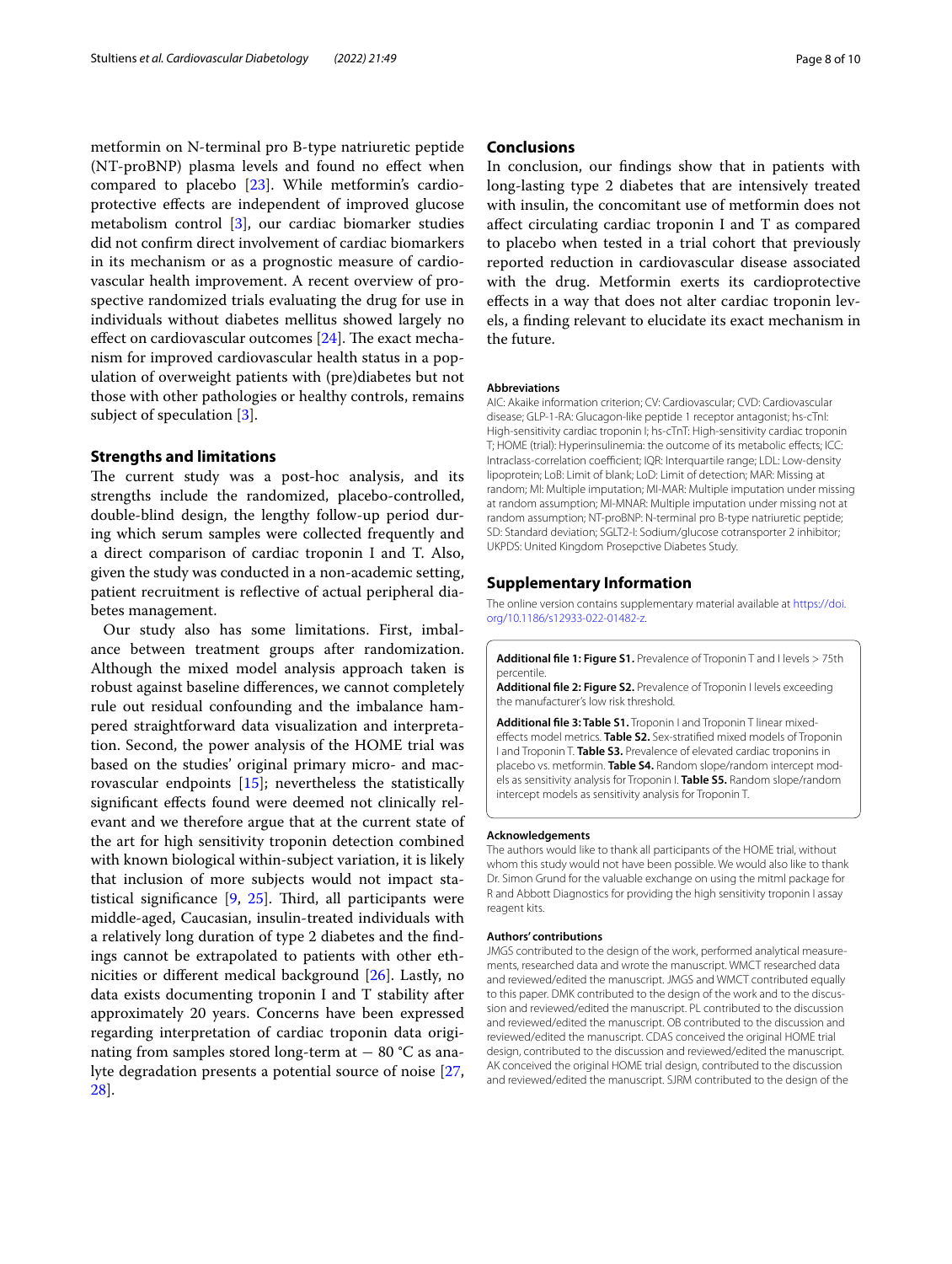work, contributed to the discussion and reviewed/edited the manuscript. All authors read and approved the fnal manuscript.

#### **Funding**

Hyperinsulinaemia: the outcome of its metabolic efects (HOME) trial was supported by grants from Altana, Lifescan, Merck Santé, Merck Sharp & Dohme, and Novo Nordisk. DMK was supported by Health Data Research UK, which receives its funding from HDR UK Ltd. (HDR-5012) funded by the UK Medical Research Council, Engineering and Physical Sciences Research Council, Economic and Social Research Council, Department of Health and Social Care (England), Chief Scientist Office of the Scottish Government Health and Social Care Directorates, Health and Social Care Research and Development Division (Welsh Government), Public Health Agency (Northern Ireland), British Heart Foundation, and the Wellcome Trust. The sponsors had no role in the design and conduct of the study; in the collection, analysis, and interpretation of the data; or in the preparation, review, or approval of the manuscript. In kind support was accepted from Abbott Diagnostics in the form of high sensitivity troponin I assay reagents.

#### **Availability of data and materials**

The datasets used and/or analysed during the current study are available from the corresponding author on reasonable request.

### **Declarations**

#### **Ethics approval and consent to participate**

The medical ethical committees of the participating hospitals approved the trial protocol. The study was conducted in accordance with Good Clinical Practice (CPMP/ICH/135/95; 1996) and with the Declaration of Helsinki (revised version, 2000).

#### **Consent for publication**

Not applicable.

#### **Competing interests**

SJRM received research grants, speaking honoraria, and consulting fees from Abbott Laboratories and Roche Diagnostics. The other authors declare that they have no competing interests.

#### **Author details**

<sup>1</sup> Central Diagnostic Laboratory, Maastricht University Medical Center, P. Debyelaan 25, P.O. Box 5800, 6202 AZ Maastricht, The Netherlands. <sup>2</sup>CARIM School for Cardiovascular Diseases, Maastricht University, Maastricht, The Netherlands. <sup>3</sup> Department of Intensive Care, Care Group Treant, Emmen, The Netherlands. <sup>4</sup>Bethesda Diabetes Research Center, Hoogeveen, The Netherlands. <sup>5</sup>BHF Centre for Cardiovascular Science, University of Edinburgh, Edinburgh, UK. <sup>6</sup>Department of Statistics, Faculty of Economics, Facultés Universitaires Catholiques de Mons, Louvain Academy, Mons, Belgium. <sup>7</sup> Department of Internal Medicine and Cardiovascular Research Institute Maastricht, Maastricht University Medical Center, Maastricht, The Netherlands. <sup>8</sup>Department of Internal Medicine, University Medical Center Groningen, University of Groningen, Groningen, The Netherlands.

# Received: 21 January 2022 Accepted: 10 March 2022

#### **References**

- <span id="page-8-0"></span>Bailey CJ. Metformin: historical overview. Diabetologia. 2017;60(9):1566–76.
- <span id="page-8-1"></span>2. Kulkarni AS, Gubbi S, Barzilai N. Benefts of metformin in attenuating the hallmarks of aging. Cell Metab. 2020;32(1):15–30.
- <span id="page-8-2"></span>3. UK Prospective Diabetes Study (UKPDS) Group. Effect of intensive bloodglucose control with metformin on complications in overweight patients with type 2 diabetes (UKPDS 34). Lancet. 1998;352(9131):854–65.
- <span id="page-8-3"></span>4. Goldberg RB, Aroda VR, Bluemke DA, Barrett-Connor E, Budoff M, Crandall JP, et al. Efect of long-term metformin and lifestyle in the diabetes prevention program and its outcome study on coronary artery calcium. Circulation. 2017;136(1):52–64.
- <span id="page-8-4"></span>5. Kooy A, de Jager J, Lehert P, Bets D, Wulffele MG, Donker AJ, et al. Longterm effects of metformin on metabolism and microvascular and macrovascular disease in patients with type 2 diabetes mellitus. Arch Intern Med. 2009;169(6):616–25.
- <span id="page-8-5"></span>6. Willeit P, Welsh P, Evans JDW, Tschiderer L, Boachie C, Jukema JW, et al. High-sensitivity cardiac troponin concentration and risk of frst-ever cardiovascular outcomes in 154,052 participants. J Am Coll Cardiol. 2017;70(5):558–68.
- <span id="page-8-6"></span>Welsh P, Preiss D, Hayward C, Shah ASV, McAllister D, Briggs A, et al. Cardiac troponin T and troponin I in the general population. Circulation. 2019;139(24):2754–64.
- <span id="page-8-7"></span>8. Chesnaye NC, Szummer K, Barany P, Heimburger O, Magin H, Almquist T, et al. Association between renal function and troponin T over time in stable chronic kidney disease patients. J Am Heart Assoc. 2019;8(21):e013091.
- <span id="page-8-21"></span>9. van der Linden N, Cornelis T, Kimenai DM, Klinkenberg LJJ, Hilderink JM, Luck S, et al. Origin of cardiac troponin T elevations in chronic kidney disease. Circulation. 2017;136(11):1073–5.
- 10. Nagarajan V, Hernandez AV, Tang WH. Prognostic value of cardiac troponin in chronic stable heart failure: a systematic review. Heart. 2012;98(24):1778–86.
- 11. Rorth R, Jhund PS, Kristensen SL, Desai AS, Kober L, Rouleau JL, et al. The prognostic value of troponin T and N-terminal pro B-type natriuretic peptide, alone and in combination, in heart failure patients with and without diabetes. Eur J Heart Fail. 2019;21(1):40–9.
- <span id="page-8-8"></span>12. Giannitsis E, Katus HA. Cardiac troponin level elevations not related to acute coronary syndromes. Nat Rev Cardiol. 2013;10(11):623–34.
- <span id="page-8-9"></span>13. Witkowski M, Wu Y, Hazen SL, Tang WHW. Prognostic value of subclinical myocardial necrosis using high-sensitivity cardiac troponin T in patients with prediabetes. Cardiovasc Diabetol. 2021;20(1):171.
- <span id="page-8-10"></span>14. Tang O, Daya N, Matsushita K, Coresh J, Sharrett AR, Hoogeveen R, et al. Performance of high-sensitivity cardiac troponin assays to reflect comorbidity burden and improve mortality risk stratifcation in older adults with diabetes. Diabetes Care. 2020;43(6):1200–8.
- <span id="page-8-11"></span>15. Wulfele MG, Kooy A, Lehert P, Bets D, Ogterop JC, van der Burg BB, et al. Combination of insulin and metformin in the treatment of type 2 diabetes. Diabetes Care. 2002;25(12):2133–40.
- <span id="page-8-12"></span>16. Grund S, Ludtke O, Robitzsch A. Multiple imputation of missing covariate values in multilevel models with random slopes: a cautionary note. Behav Res Methods. 2016;48(2):640–9.
- <span id="page-8-13"></span>17. Omland T, Pfefer MA, Solomon SD, de Lemos JA, Rosjo H, Saltyte Benth J, et al. Prognostic value of cardiac troponin I measured with a highly sensitive assay in patients with stable coronary artery disease. J Am Coll Cardiol. 2013;61(12):1240–9.
- <span id="page-8-14"></span>18. Kimenai DM, Martens RJH, Kooman JP, Stehouwer CDA, Tan FES, Schaper NC, et al. Troponin I and T in relation to cardiac injury detected with electrocardiography in a population-based cohort—the Maastricht Study. Sci Rep. 2017;7(1):6610.
- <span id="page-8-15"></span>19. Srivastava PK, Pradhan AD, Cook NR, Ridker PM, Everett BM. Randomized trial of the efects of insulin and metformin on myocardial injury and stress in diabetes mellitus: a post hoc exploratory analysis. J Am Heart Assoc. 2017. [https://doi.org/10.1161/JAHA.117.007268.](https://doi.org/10.1161/JAHA.117.007268)
- <span id="page-8-16"></span>20. Hillis GS, Welsh P, Chalmers J, Perkovic V, Chow CK, Li Q, et al. The relative and combined ability of high-sensitivity cardiac troponin T and N-terminal pro-B-type natriuretic peptide to predict cardiovascular events and death in patients with type 2 diabetes. Diabetes Care. 2014;37(1):295–303.
- <span id="page-8-17"></span>21. Lyons MR, Peterson LR, McGill JB, Herrero P, Coggan AR, Saeed IM, et al. Impact of sex on the heart's metabolic and functional responses to diabetic therapies. Am J Physiol Heart Circ Physiol. 2013;305(11):H1584–91.
- <span id="page-8-18"></span>22. Peterson LR, Soto PF, Herrero P, Mohammed BS, Avidan MS, Schechtman KB, et al. Impact of gender on the myocardial metabolic response to obesity. JACC Cardiovasc Imaging. 2008;1(4):424–33.
- <span id="page-8-19"></span>23. Top WMC, Lehert P, Schalkwijk CG, Stehouwer CDA, Kooy A. Metformin and N-terminal pro B-type natriuretic peptide in type 2 diabetes patients, a post-hoc analysis of a randomized controlled trial. PLoS ONE. 2021;16(4):e0247939.
- <span id="page-8-20"></span>24. Rena G, Lang CC. Repurposing metformin for cardiovascular disease. Circulation. 2018;137(5):422–4.